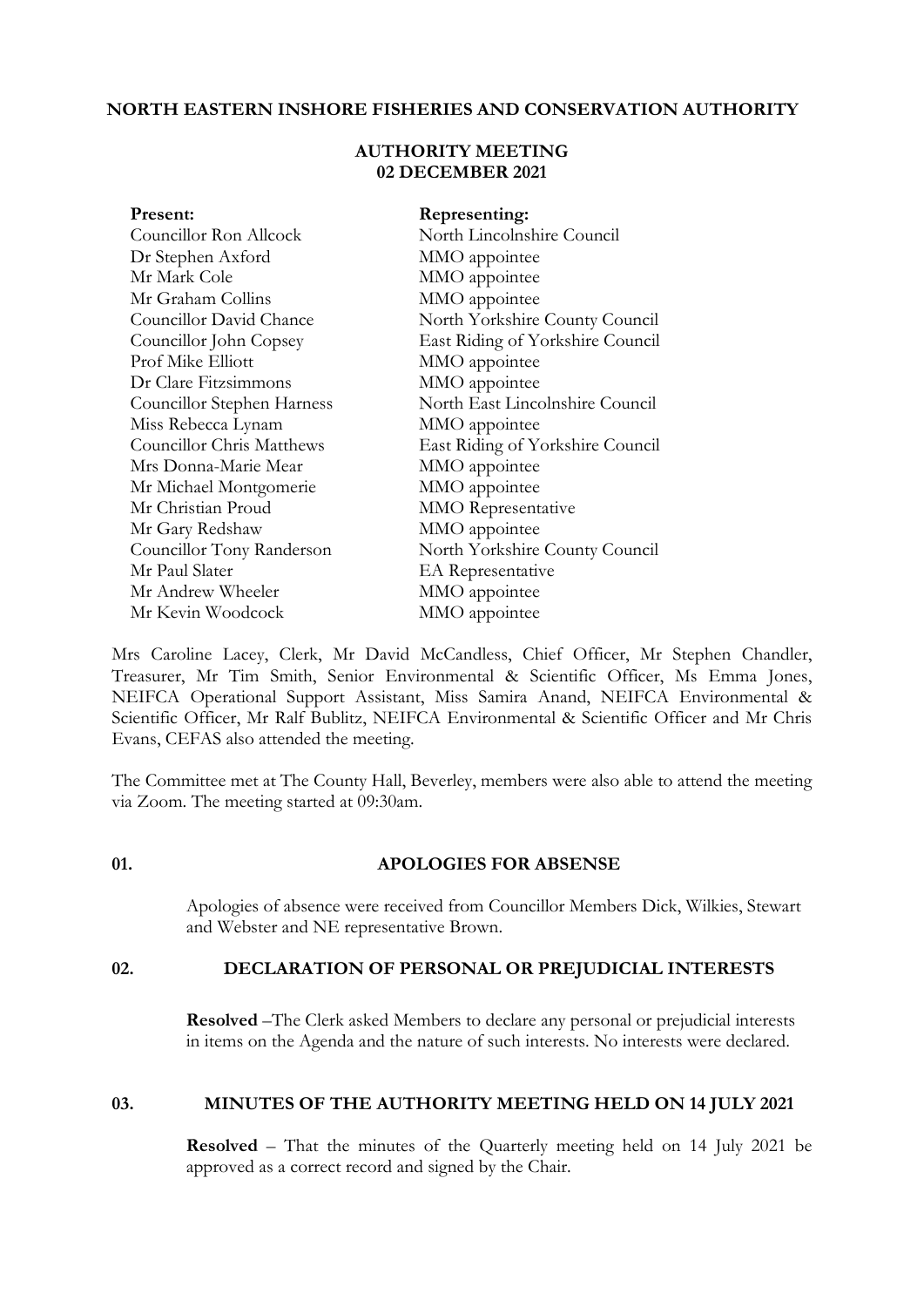## **04. MINUTES OF THE EXECUTIVE MEETING HELD ON 2 SEPTEMBER 2021**

**Resolved** – That the minutes of the Executive meeting held on 2 September 2021 be approved as a correct record and signed by the Chair.

## **05. NEW WHITBY STORAGE FACILITY**

The Chief Officer presented a report seeking members approval to formally complete on the lease of a new storage facility at Whitby, North Yorkshire. Securing suitable storage close to the Authority's vessel assets had be an ongoing challenge since 2016. The proposed new unit, no 2, Discovery Way, Whitby Business Park, would provide  $2,615$ ft<sup>2</sup> of storage space, dedicated parking, access and security and ensure that all equipment could be stored and managed securely, effectively and efficiently from one site. The proposed new unit would also cover any future needs. The terms of the lease were being offered for ten years with a five-year break clause. The annual rent of  $f$ 20k and estimated business rates of  $f$ 10k per annum would be met from a combination of funds allocated for the existing units, additional funding provision allocated during 2016/2017 and a small re-alignment from other areas. No additional funding would be required from member Local Authorities.

#### **Resolved -**

- a) Members noted the report.
- b) Members approve the completion of the lease on the new storage facility located at 2 Discovery Way, Whitby Business Park.

### **06. LEVY 2022/2023**

The Treasurer presented a report to determine the levy on member local authorities for 2022/23 and to highlight issues relating to the setting of the levy for 2023/24 and 2024/25. At its meeting on 18 December 2020, the Authority set a levy totalling  $f$ 1,298,392 including  $f$ 100,000 plus accrued interest transferred to the renewals fund and  $f<sub>1</sub>10,000$  transferred to the vehicle replacement fund. The levy had been fixed at £1,139,521 from 2011/12 to 2016/17, meaning the 2017/18 increase was the first for 6 years. For 2018/19 and 2019/20, increases were agreed covering the cost of pay increases, however in 2020/21 an increase of 5% was agreed to fund both the annual pay increase (2.75%) and to support the staffing and organisational review. The 2021/22 levy was increased by 1% to cover the cost of increases in pay. Indicative increases of 2% for 2022/2023 and 2023/24 were proposed but not agreed. The Bank of England's November monetary policy report explained that although the UK economy continued to recover from the Covid-19 pandemic, there was an upward pressure on inflation which was expected to peak in the spring, interest rates were also likely to rise and there was a high degree of uncertainty around the economic outlook. CPI had risen to 4% in October 2021 and, due to rising energy costs, the Bank predicted that the level of CPI would rise to 4.5% in November and remain around that level through the winter reaching a peak of around 5% in April 2022. In the Autumn Budget and Spending Review 2021 on 27 October 2021 the Chancellor announced that public sector workers would see pay rises over the next 3 years in a return to the normal pay setting process and that local authorities would receive an estimated average real-terms increase of 3% in core spending power. It is not yet known how this will impact on the specific grant local authorities receive for Inshore Fisheries and Conservation and in relation to potential future pressure on resources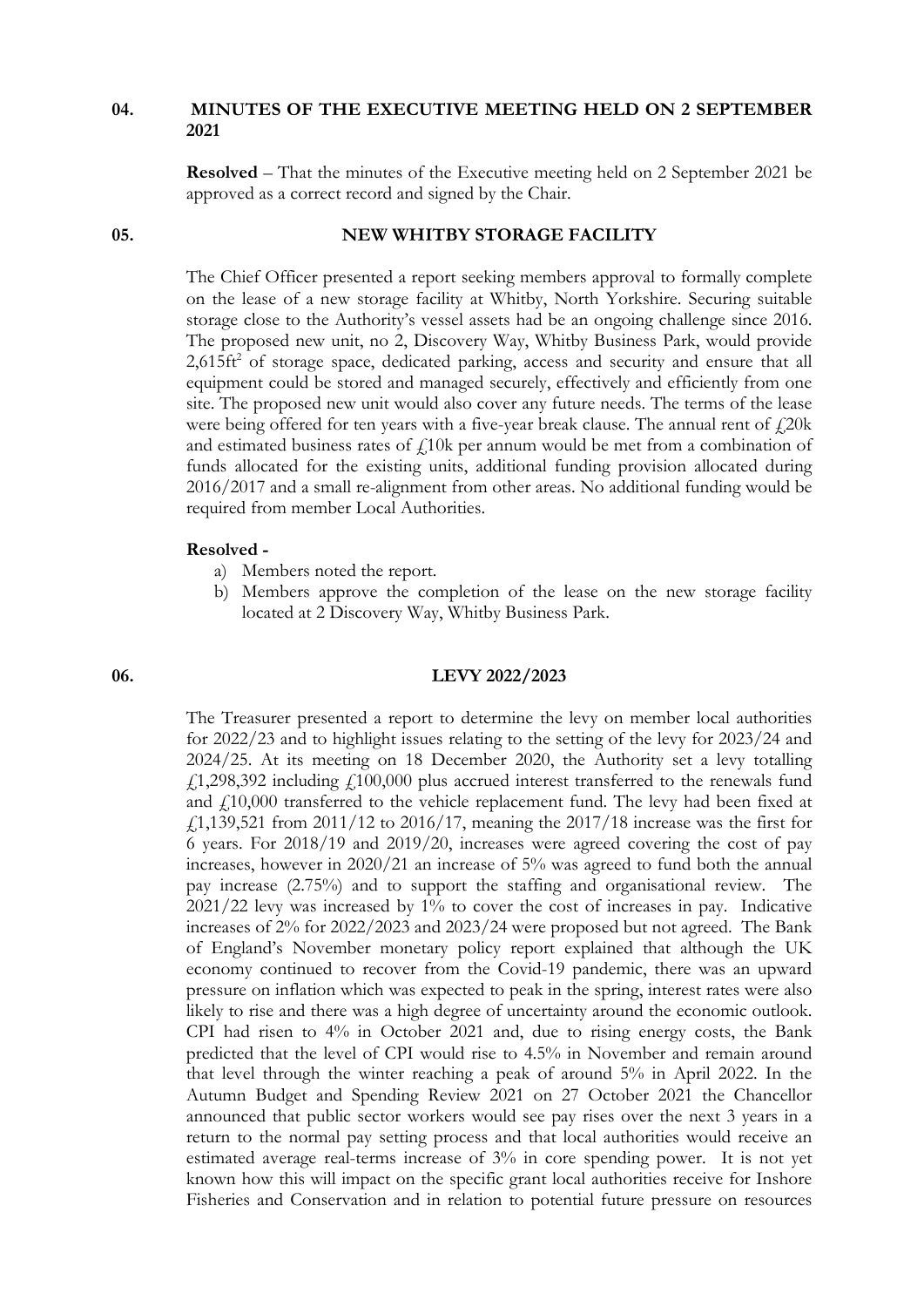from other agencies on NEIFCA to perform additional work previously undertaken by them.

The staffing and organisational review was completed by December 2021 and was funded from the additional budget provision approved in the  $2020/21$  Levy,  $\frac{1}{2}20,000$ base budget savings and the 1% increase in the 2021/22 levy. All vacant posts have been recruited to which will enable NEIFCA to better respond to future service demands. The National Joint Council (NJC) Local Government Pay Award for 2021/22 had yet to be agreed with the latest offer of 1.75% for all but the lowest paid being rejected by the unions. It was forecast that the pay award will be at least 2% in 2022/23 along with a 1.25% increase in Employers' National Insurance. It is anticipated that the pay award will be 2% in 2023/24 and 2024/25.

The pay award and National Insurance implications required a levy increase of 2.5% and if inflation at 4% was applied to all non-pay budgets this would equate to a proposed 3.9% levy increase. However, savings of  $f(11,000)$  could be made within supplies and services budgets, principally on travel and subsistence, to reduce the proposed levy to 3%.

In putting forward these proposals forward the Clerk, Treasurer and Chief Officer were mindful that the funding authorities are facing financial pressures of their own, in particular the pressure from the increasing cost of energy, goods and wages. The current outlook is uncertain due to the Covid-19 pandemic, the impact of the exit from the European Union on 1 January 2021 and delays in the reform of local government funding. With this is mind the increase in the levy was proposed to be 3% in 2022/23.

## **Resolved** –

- (a) That the levy increase for 2022/23 be approved and the Clerk be authorised to issue demands on the relevant local authorities at 3% as presented at Appendix A.
- (b) That the Authority acknowledges the issues affecting NEIFCA and their effect upon the levy for 2023/24 and 2024/25, which is anticipated to be a minimum of a 2% increase each year.
- (c) That a detailed budget for 2022/23 be brought to the Authority for approval at the Executive meeting in March 2022.

# **07. REVISION OF THE BYELAW XXIX HUMBER ESTUARY FISHING BYELAW 2016**

The Chief Officer presented a report to inform Members of the intention to review byelaw XXIX Humber Estuary Fishing Byelaw 2016 and potential formal making of a new replacement regulation in accordance with the duty imposed by section 153 and the provisions contained within sections 155, 156, 158 and 160 of the Marine and Coastal Access Act 2009. The byelaw's primary intentions were to ensure the protection of seagrass and sand bank areas which are designated features and subfeatures of the Humber Estuary European Marine site. The main focus of this review was to consider the need to formally extend the boundaries of the Spurn Point seagrass area to ensure the continuing protection of seagrass within the estuary.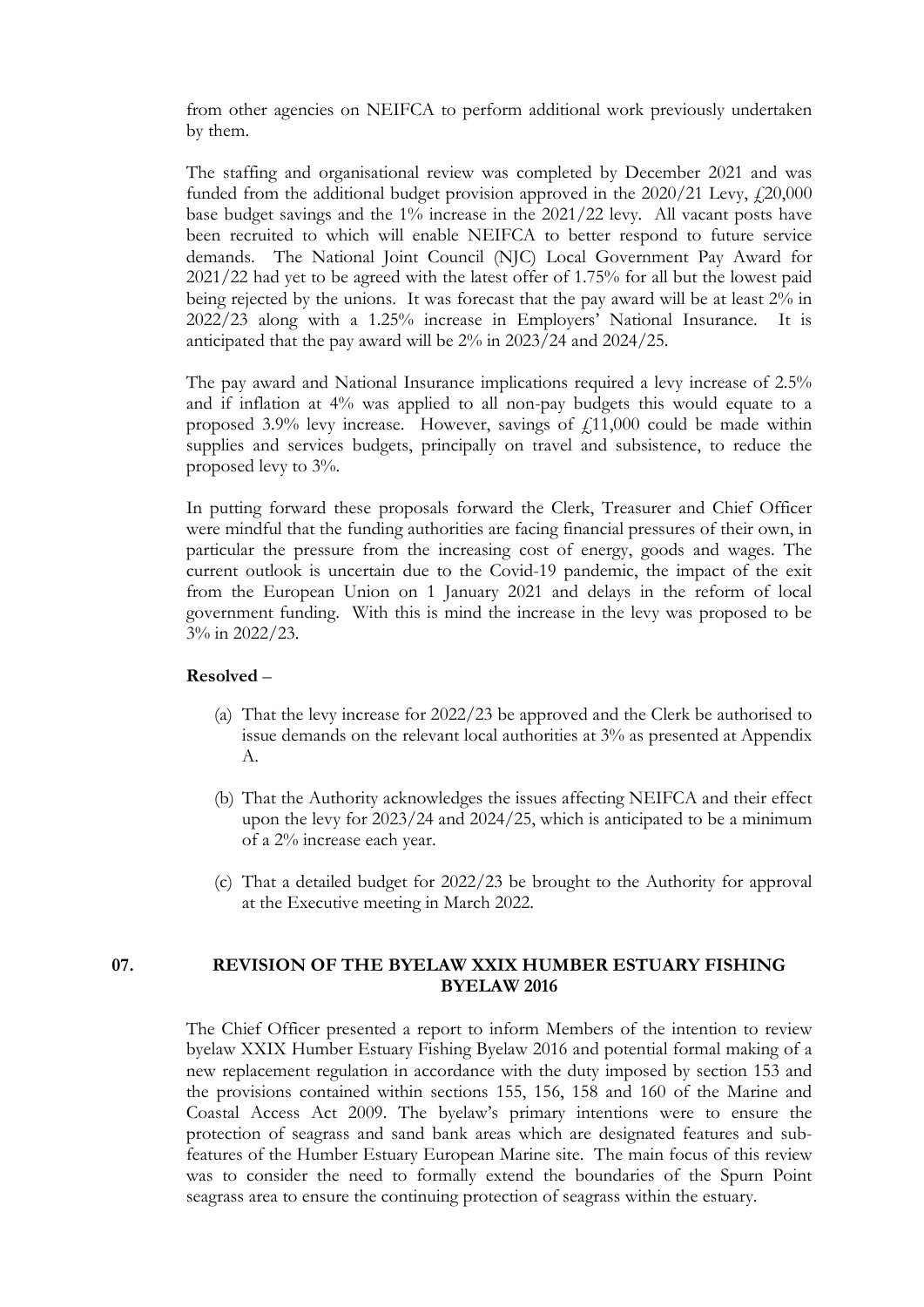The review would consider the most current data and whether any formal changes in the boundaries of the Spurn Point seagrass area were required at this time. No other changes to existing provisions within the current byelaw were proposed. If it was decided that formal changes were required informal consultation would then be undertaken with main partners such as the Yorkshire Wildlife Trust and Natural England and key stakeholders. Draft changes to the current byelaw would then considered by the Science Advisory Group with any final recommendations submitted for consideration by the Executive Committee which might also include the formal making of a new replacement regulation

### **Resolved –**

(a)Members noted the report.

(b)Members delegated oversight of the review of the byelaw to the Science Advisory Group and the formal making of any new replacement regulation to the NEIFCA Executive Committee.

#### **08. CHIEF OFFICERS OPERATIONAL UPDATE**

The Chief Officer presented a report to provide members with a comprehensive and detailed operational summary covering the period August 2021 to November 2021. The Chief Officer, the Senior Environmental Officer and representatives from partner organisations present at the meeting discussed at length the shellfish mortalities coming ashore in the Tees and along the North Yorkshire Coast. On the 8<sup>th</sup> October 2021, officers started to receive reports of dead or dying lobsters and crab species coming ashore in the lower and outer Tees estuary around South Gare. These reports were immediately investigated and verified by the shore operations team. Following confirmation of the reports a joint agency response was coordinated through Defra with the Environment Agency (EA) and the Centre for Environmental Fisheries and Aquaculture Science (CEFAS) taking the lead in gathering and analysing both biological, water and sediment samples. Members were informed that DEFRA were now taking the lead on the investigation in conjunction with partner agencies, Chris Evans from CEFAS who attended the meeting thanked North Eastern IFCA for their assistance in gathering carcass samples and facilitating autopsies of the samples gathered. Members expressed concern that other agencies need to be doing further investigations to determine the route cause, concerns there could be both commercial and reputational damage for the fishing industry.

The Chief Officer also highlighted to members that following the last Authority meeting held on 14 July 2021, in accordance with the supporting byelaw regulation and agreed policy, applications for 8 permits to set fixed nets along the Holderness Coast of East Yorkshire were processed, 5 intertidal and 3 sub-tidal. During the application process no appeals were received and the permits were issued on 28 September 2021 with a valid commencement date of 1 October 2021. On 23 September 2021, as part of a national programme of education on the work and role of IFCAs, organised by the Angling Trust, the Chief Officer facilitated a virtual discussion evening which was recorded. At the end of that evening the Chief Officer took some very specific questions about the re-opening of the permitted intertidal fixed net fishery. Following that event on 15 November 2021, the Chief Officer advised that he had received a legal letter from an organisation called 'Fish Legal' acting on behalf of the Bass Anglers Sport Fishing Society. The letter outlined concerns that the Authority had acted unlawfully in the re-opening of the permitted intertidal fixed net fishery which they considered to be a directed sea bass fishery and therefore not permissible under the revised UK legislation. The letter reserved the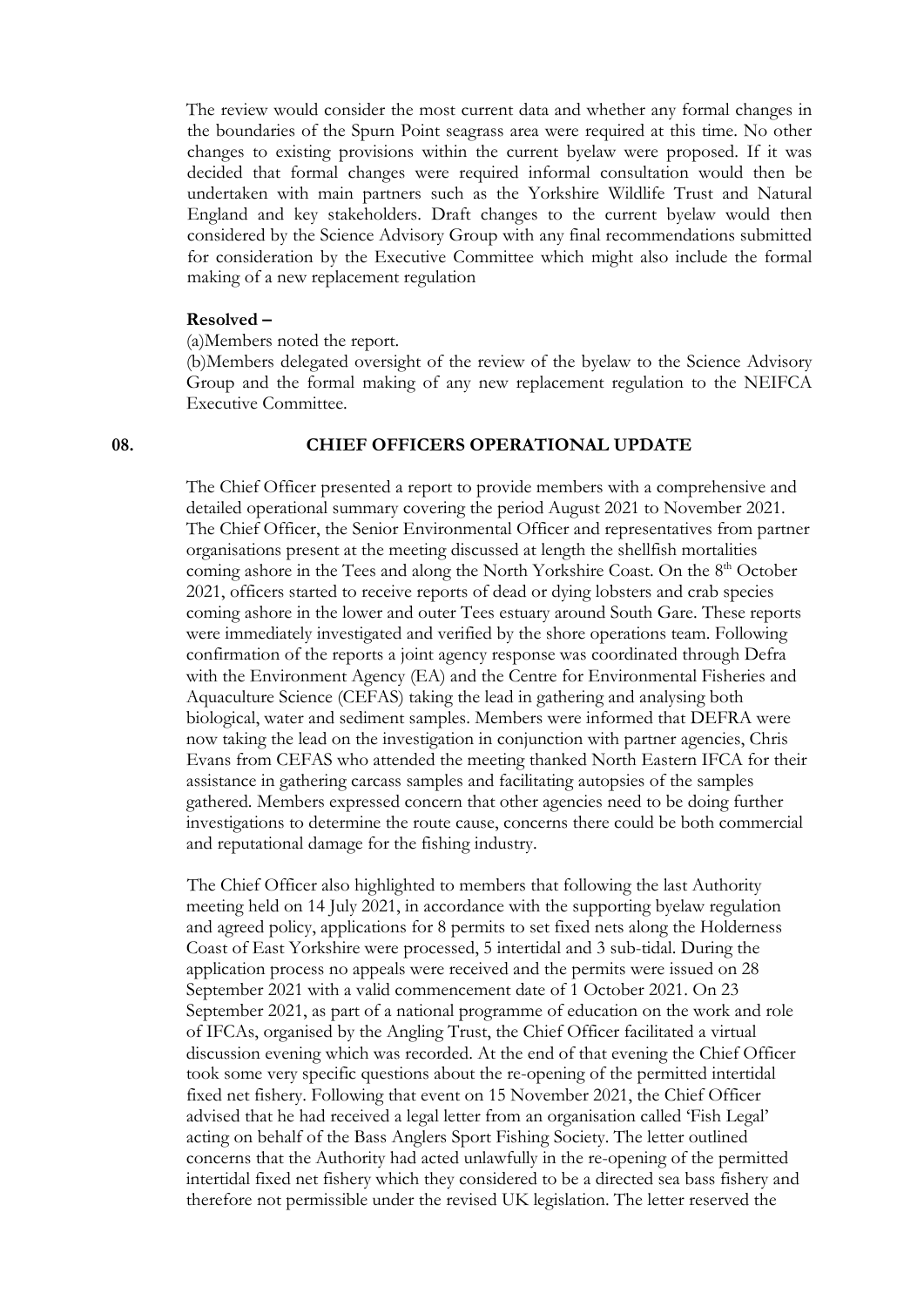right to instigate a Judicial Review against the Authority and the associated decisionmaking processes. The letter had been referred to the Authority's legal advisors who submitted a formal response on 22 November 2021. The Authority's position was that the supporting byelaw sets out a clear legal framework which underpins the management of the fishery and the issue of permits and the associated fisheries capture a range of different species, including sea bass.

**Resolved** – That the report be noted.

# **09. BUDGET MONITORING 2021/2022**

**The Treasurer presented a report to advise Members of the budget position** at the end of month 06 (September) in 2021/22. At the end of September 2021, the Authority has net expenditure of  $f$ , 434, 557 against an expected  $f$ , 498, 328 underspending by  $\frac{1}{63,771}$ . The forecast outturn underspend is  $\frac{1}{78,629}$  mainly due to employee underspends due to vacancies**.** All posts have now been recruited to and the forecast outturn is based on the agreed start dates. Patrol vessel overspends of  $\ddot{17}$ ,938 mainly due to  $f(24,218)$  increased vessel insurance costs and  $f(9,118)$  capital overspend relating to the new Cabin RIB which was previously agreed to be funded from in-year underspend in offset by savings of  $17,798$  on rent. It was anticipated that the outturn position will be an underspend of  $f(78,629)$  in addition to the planned transfer of  $f<sub>102,900</sub>$  plus accrued interest into the Renewals Fund and  $f<sub>10,000</sub>$  into the Vehicle Replacement Reserve. It is proposed that any underspend is transferred to the Renewals Fund towards the replacement of the patrol vessel.

**Resolved** – (a) That the revenue budget monitoring position is noted.

(b) That any remaining underspend at the year-end be transferred to the Renewals Fund towards the replacement of the patrol vessel.

#### **10. FISHERIES STATUTES AND REGULATIONS – PROSECUTIONS**

The Clerk submitted a report on the fisheries enforcement activities taken by the Authority for the period July 2021 to November 2021. The Clerk highlighted to members that their had been a reduction in the original fine imposed on John Macalister Ltd following an appeal.

**Resolved –** That the notes be received.

## **11. NEIFCA UPDATED STAFF HANDBOOK**

The Clerk and Chief Officer presented a report which provided members with an updated version of the NEIFCA 'Staffing Handbook'. The first draft of the Handbook was provisionally approved by the Authority at its meeting held on 14 July 2021 pending consideration of any further comments received from staff and or Trade Union representatives. Authority members delegated authority to the Executive Committee to consider any such comments and finalise the Handbook. two staff members emailed feedback and comment to the Chief Officer on Tuesday 24 August 2021. That feedback related primarily to the duties and responsibilities attached to the Deputy Chief Officer role and representation within the staffing structure. The